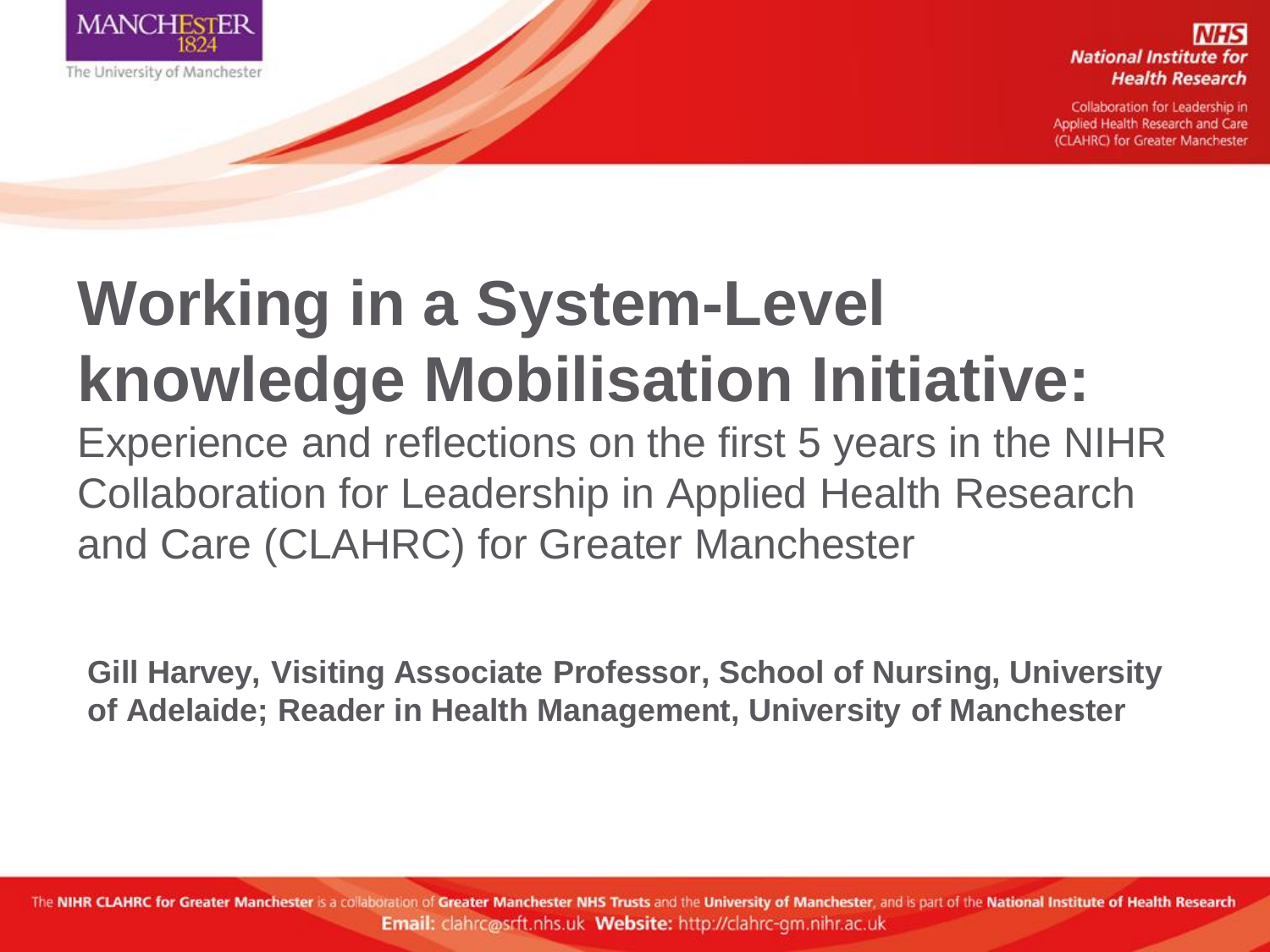# **Outline of presentation**

- Some background on CLAHRCs
- The Greater Manchester CLAHRC
- Experiences
	- Project level
	- **Overall CLAHRC level**
- Reflections
	- Realising the benefits of the collaboration
	- **Boundaries**
	- − Organisational design features
	- − Internal and external knowledge mobilisation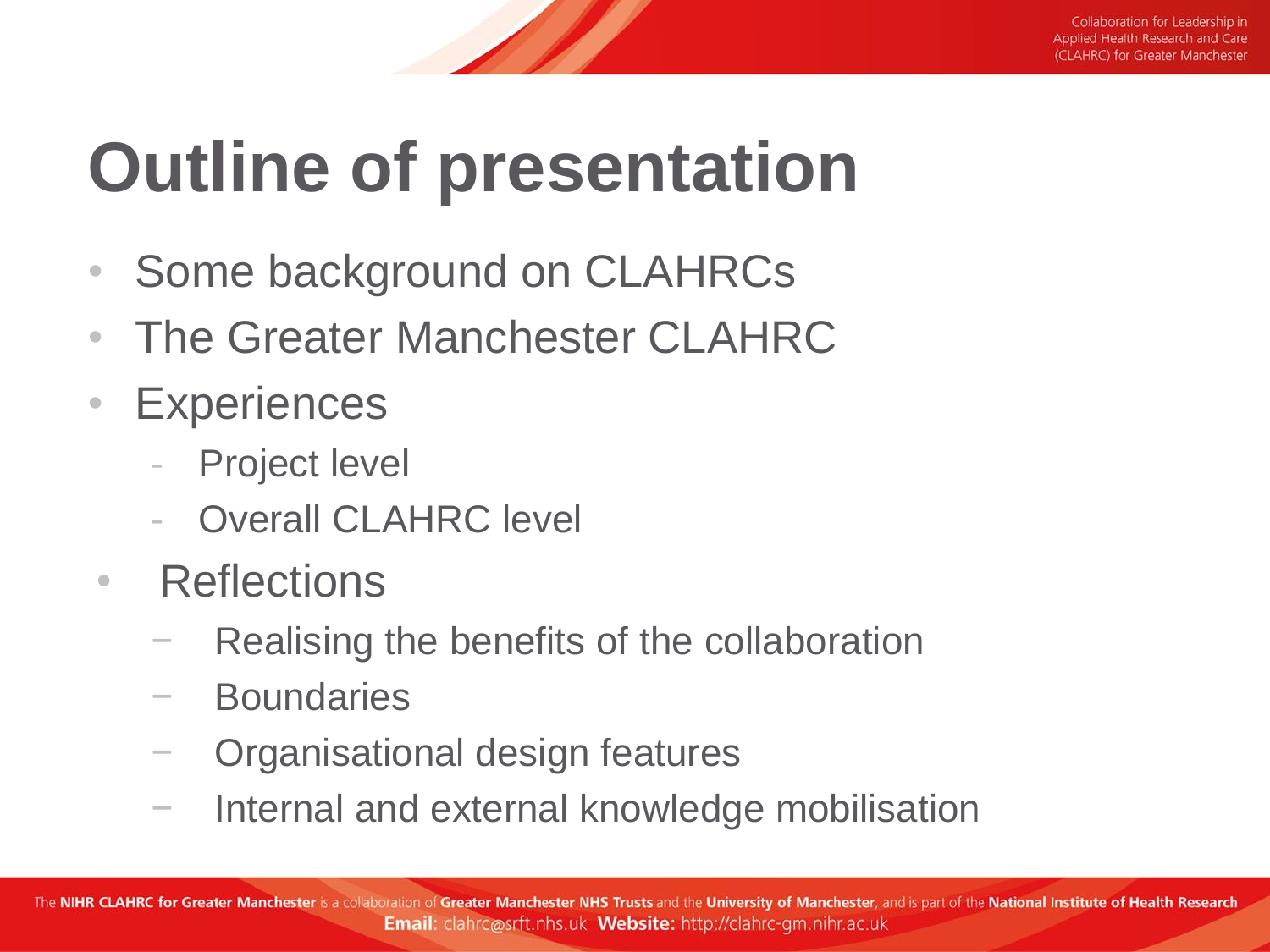# **CLAHRCs**

- First established in 2008 as partnerships between universities and local health service providers
- Competitive bidding process
- 9 CLAHRCs funded 2008 to 2013
- Second round funded from January 2014; 13 in total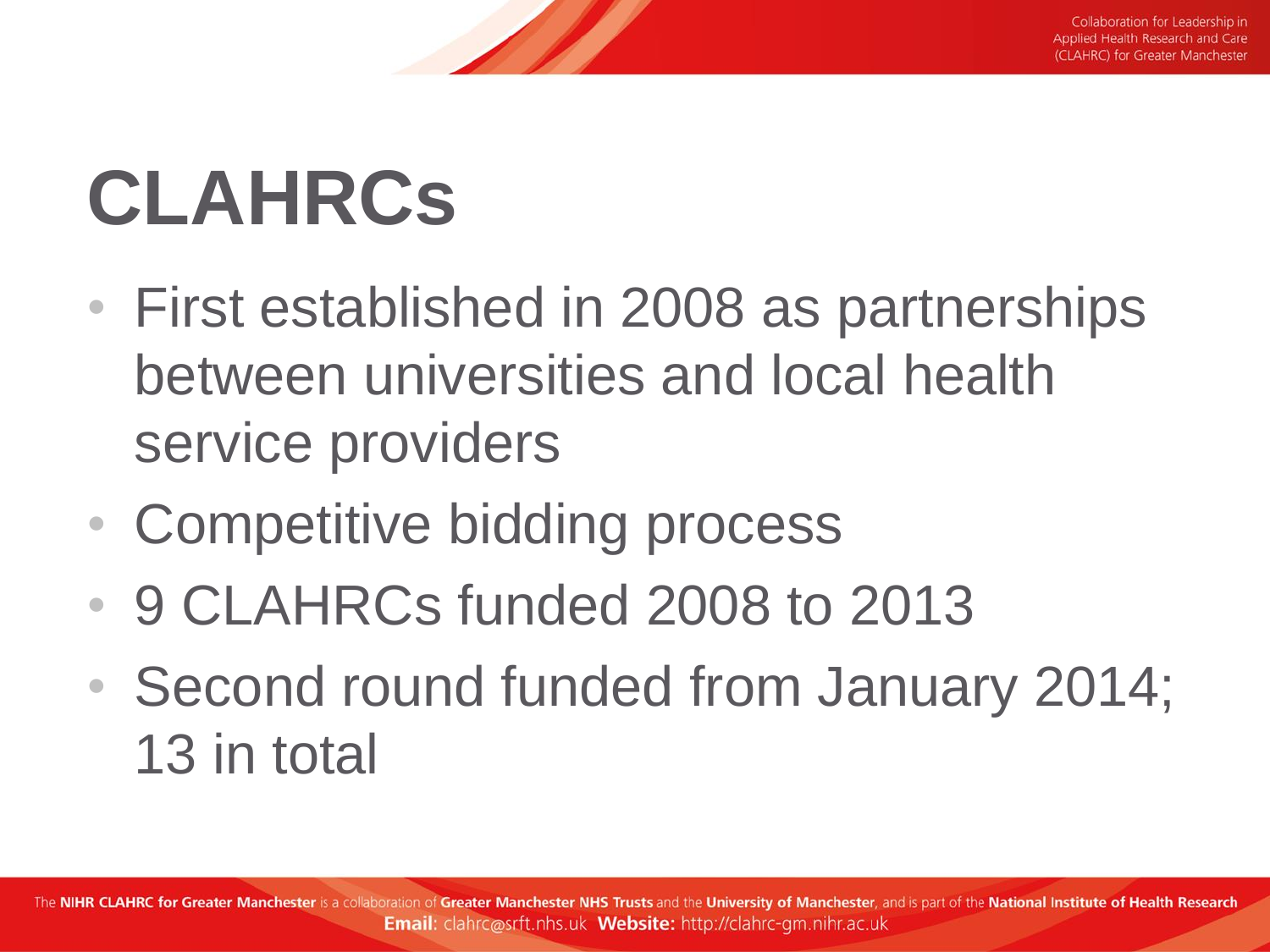# **CLAHRC objectives**

- Conduct high quality applied health research
- Implement the findings from research in clinical practice
- Increase the capacity of NHS organisations to engage with and apply research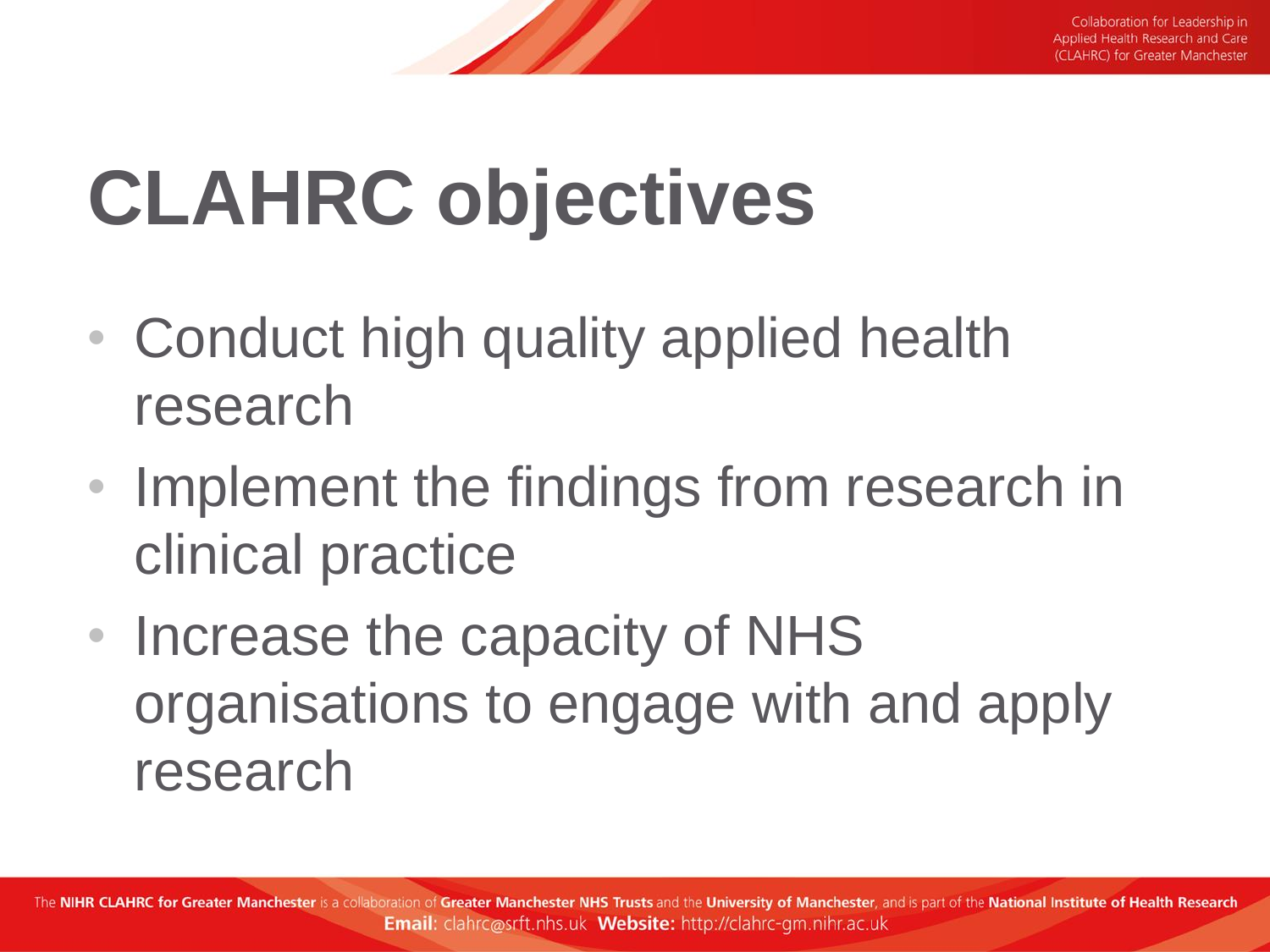# **Greater Manchester CLAHRC (2008-2013)**

- A collaboration between the University of Manchester and 19 NHS organisations
	- 10 primary care, 5 acute, 3 mental health, 1 ambulance
- Focus on cardiovascular health
- Total of £20 million funding over 5 years
	- £10 million from the National Institute for Health Research; £10 million matched funding from local primary care organisations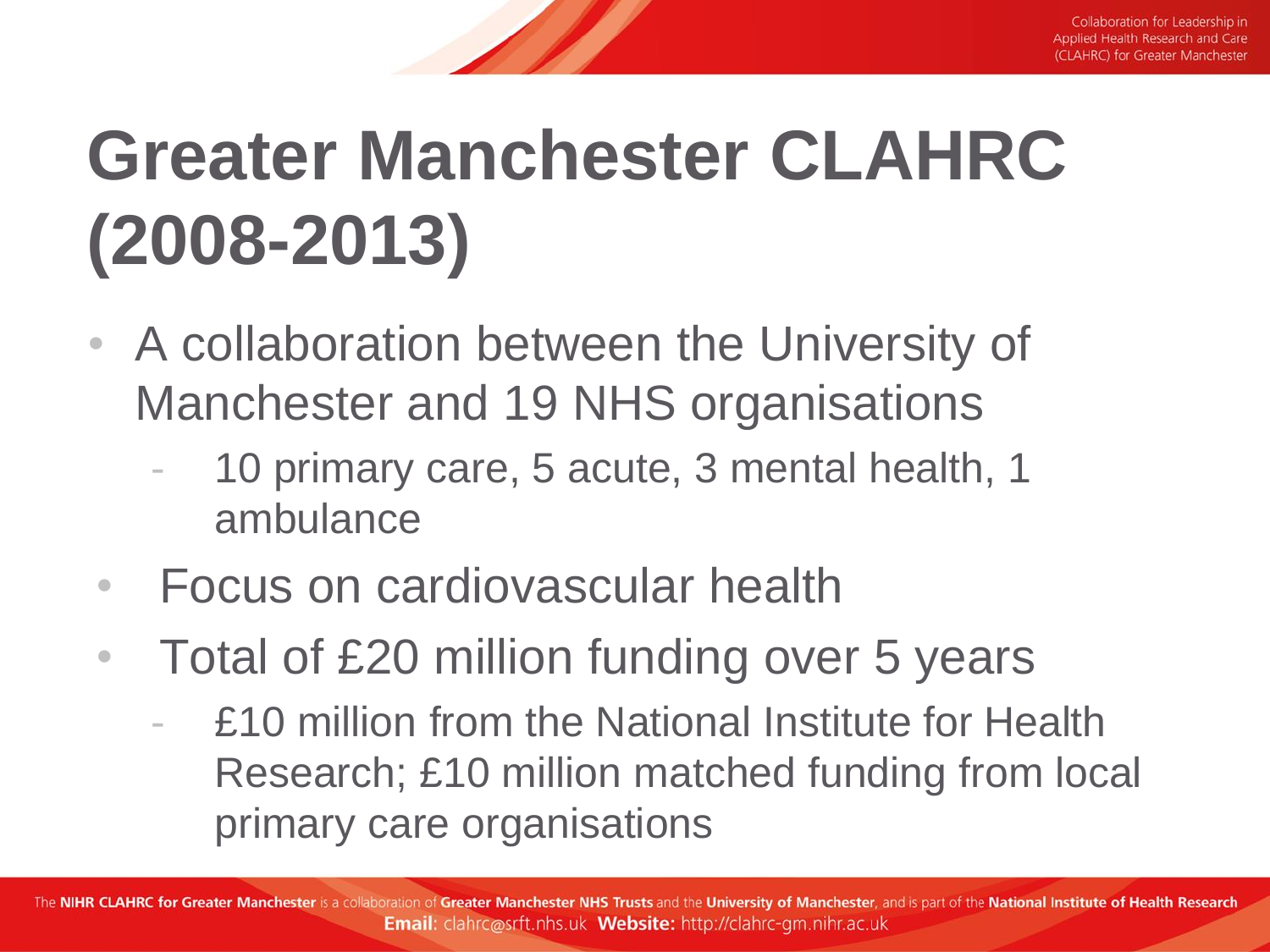## **CLAHRC structure**

Hosted by an NHS organisation University Director and Deputy Director Stakeholder board Mix of university and NHS employees (new and seconded)

#### **Research Theme**

- People with long-term conditions
- Practitioners
- Services
- Systems

#### **Implementation theme**

- Stroke
- Heart failure
- Chronic kidney disease
- Diabetes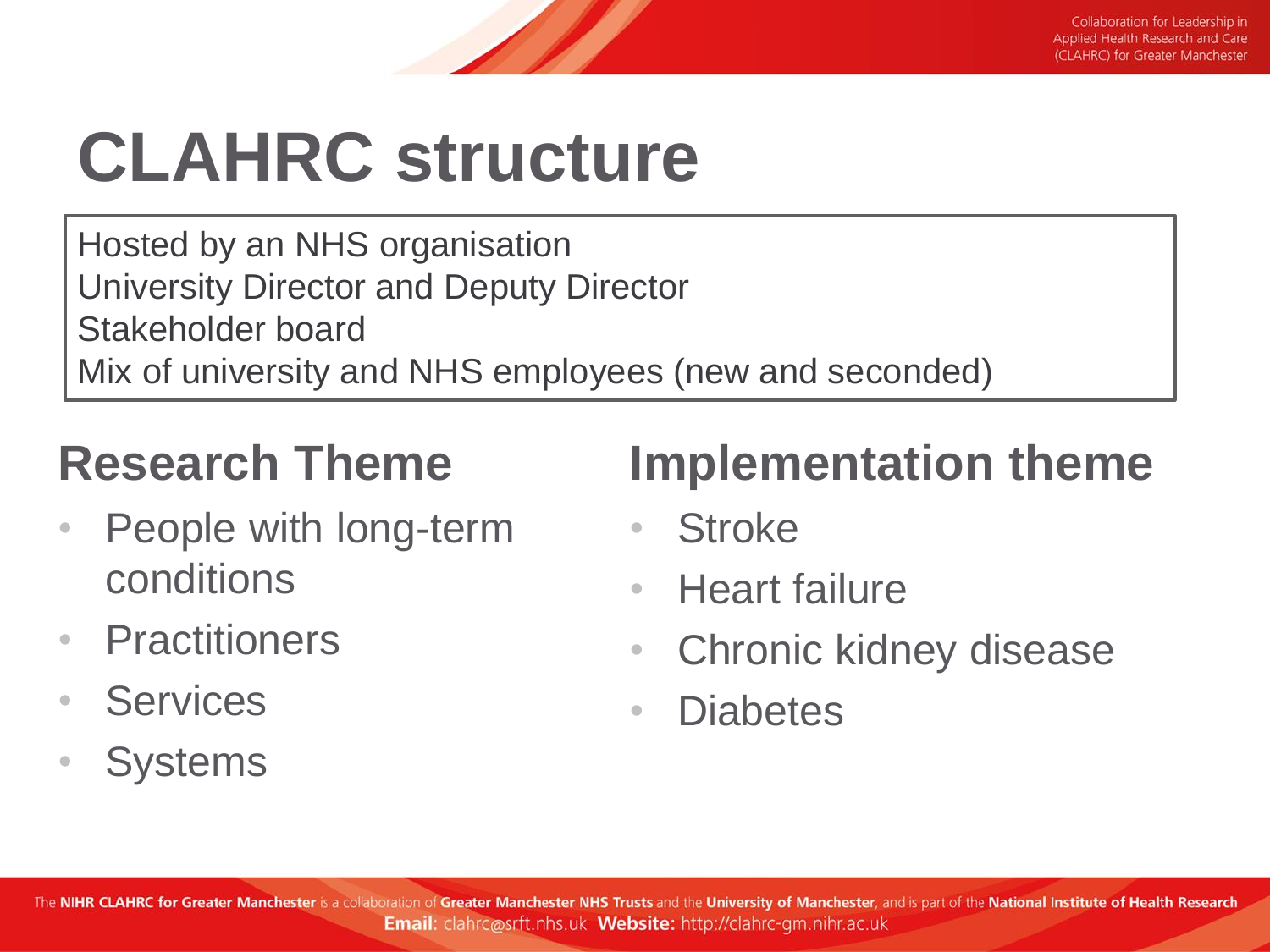#### **Examples of research studies**

- PLANS study: Development of a Patent-Led Assessment for Network Support
- BRIGHT study: Bringing Information and Guided Help Together (for self-management of people with CKD)
- COINCIDE trial: evaluating the effectiveness and cost-effectiveness of collaborative care in treating symptoms of depression in patients with coronary heart disease and/or diabetes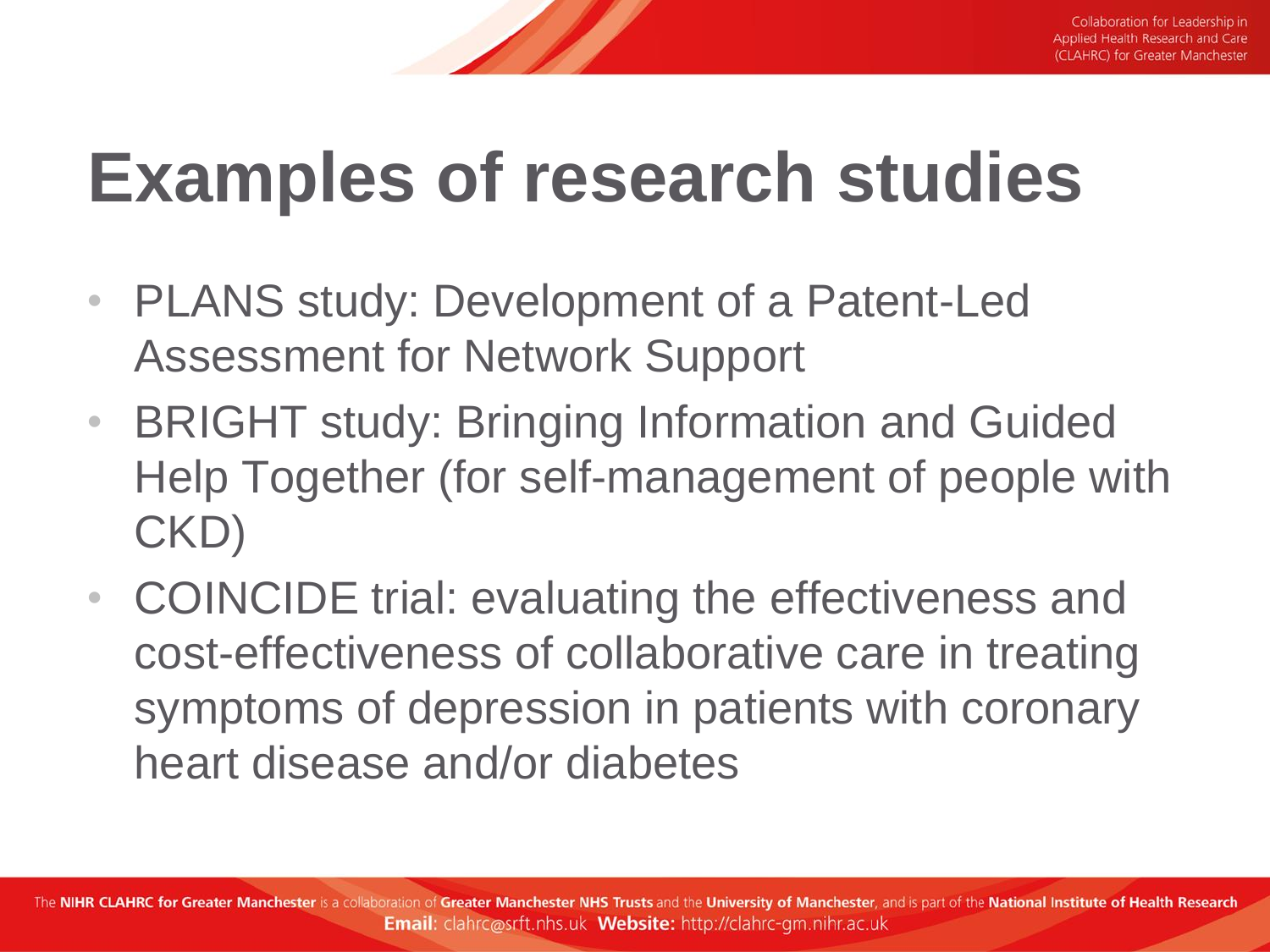### **Implementation Programme**

- Initial plan: years 1-2 focus on implementing existing evidence; years 3-5 implementing evidence produced by research themes
- Designing an implementation framework
- Applying the framework across a number of projects
- An example from the Chronic Kidney Disease (CKD) project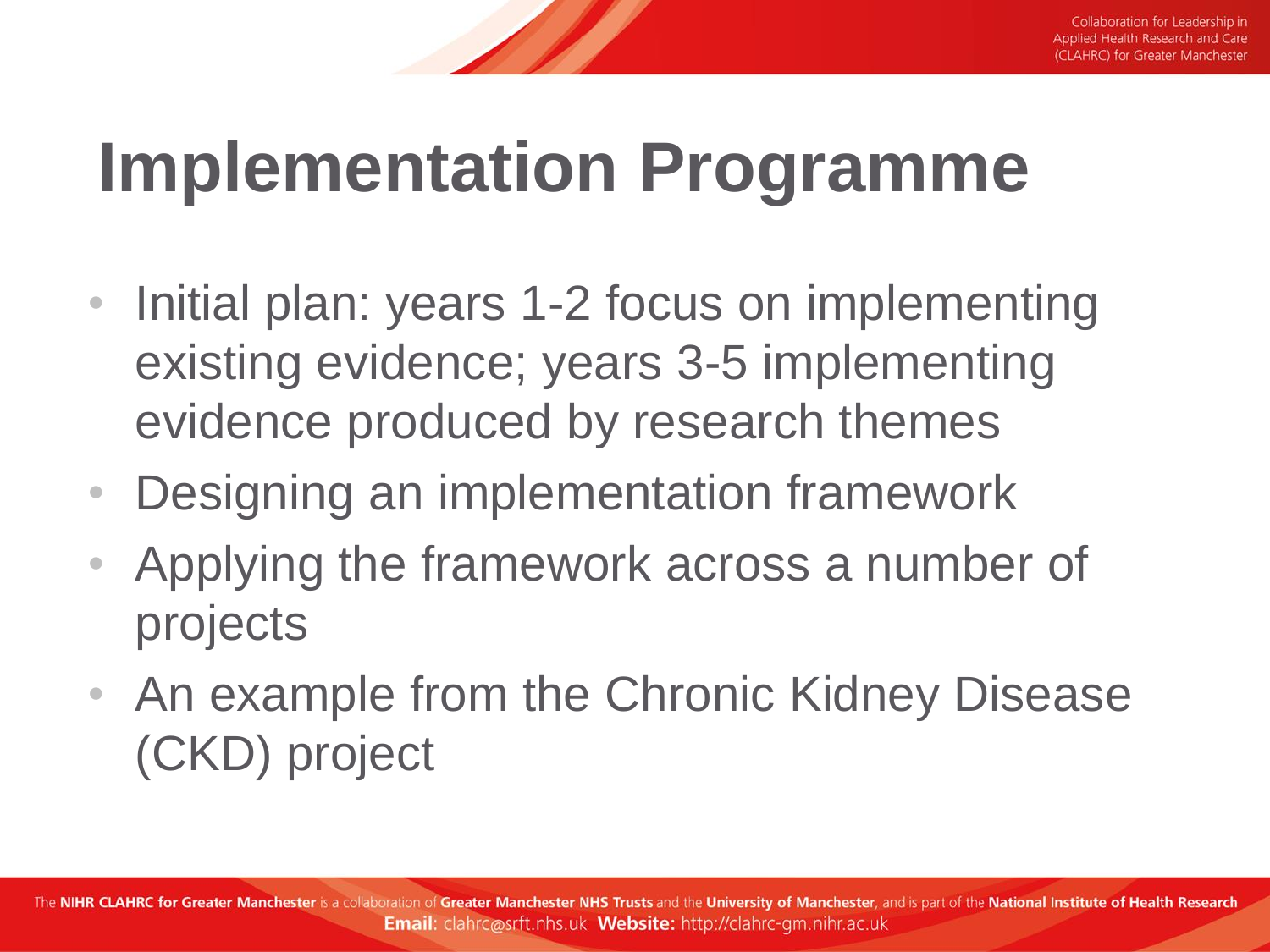#### **Evidence-informed approach to implementation**

- Evidence is broader than research
- Good research is not enough to guarantee its uptake in practice
- Rational/linear models are inadequate in planning and undertaking implementation
- Acknowledgement of and responsiveness to the context of implementation
- Need for tailored, multi-faceted approaches to implementation
- Importance of forming networks and building good relationships
- Individuals are needed in designated roles to lead and facilitate the implementation process
- Integrated approach to the production and use of evidence about implementation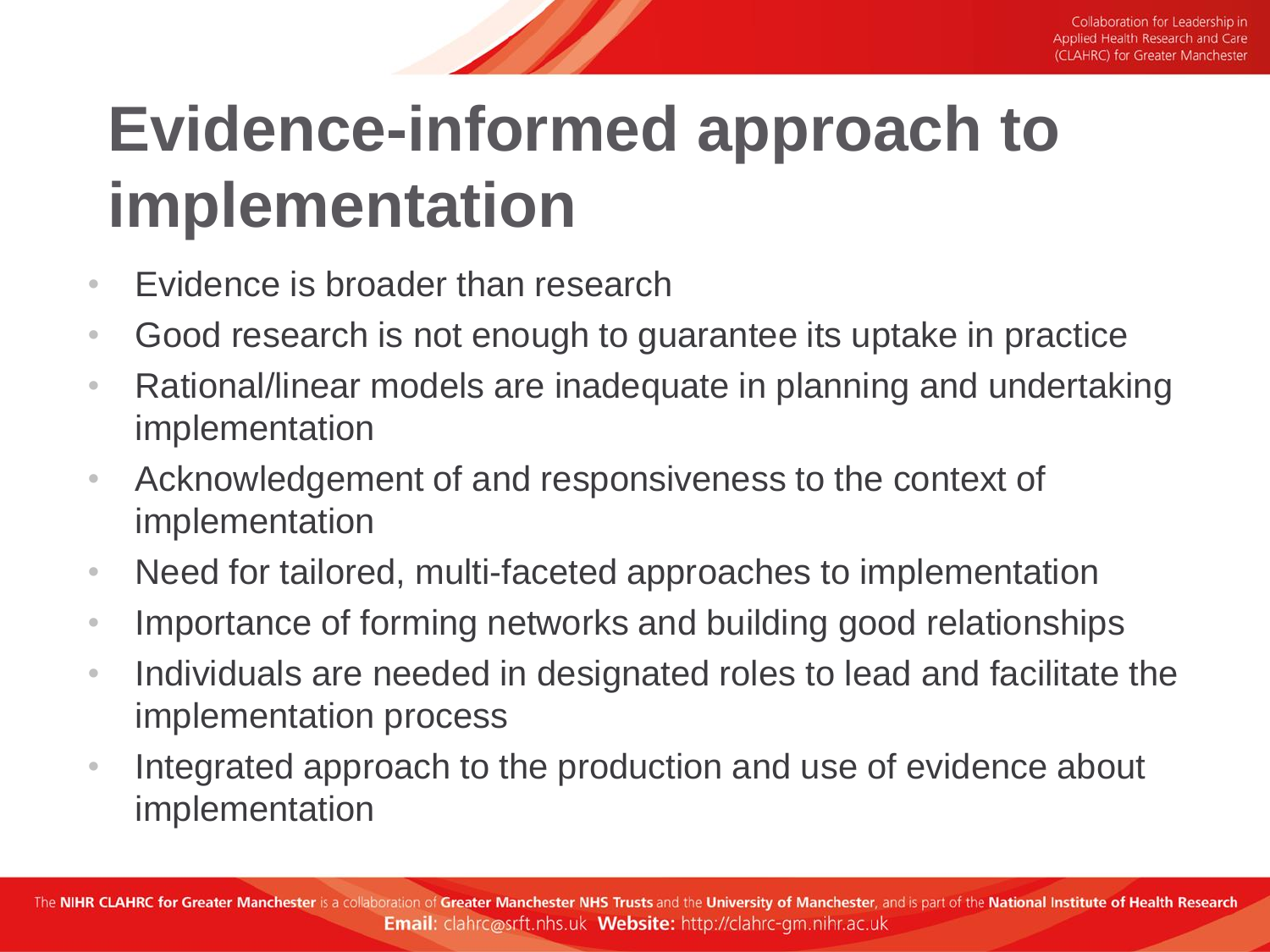#### **Building blocks of the implementation framework**

- The PARIHS framework as an underpinning conceptual model representing the complexity of implementation and the interplay of evidence, context and facilitation (Kitson et all 1998 and 2008)
- A modified version of the Model of Improvement, providing an actionable set of steps for implementation, with inherent flexibility (Langley et al, 1996)
- Multi-professional teams with designated roles to lead, influence and guide the process of implementation
- Embedded evaluation and learning, in the form of cooperative inquiry and internal evaluation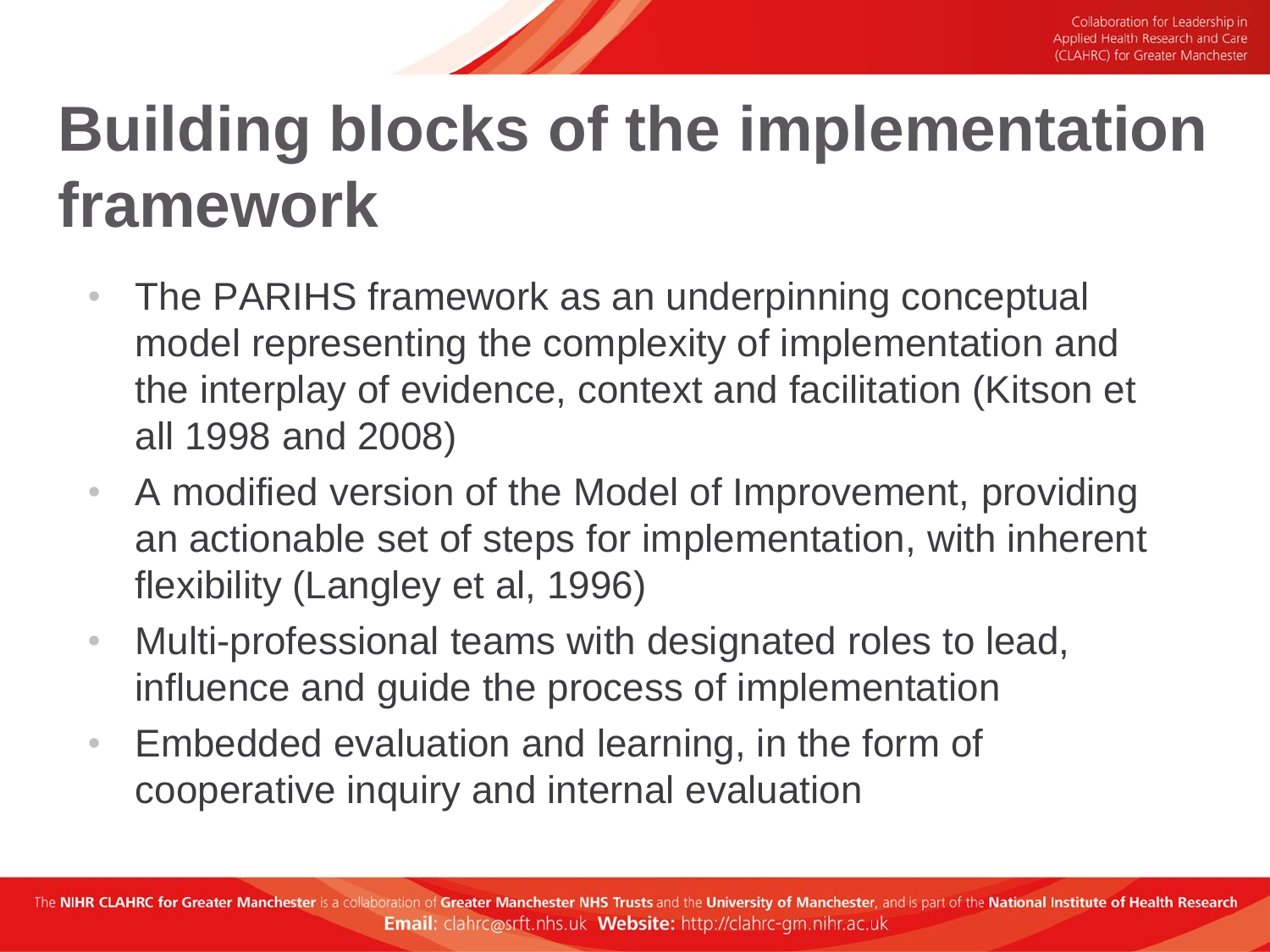#### **The implementation framework**

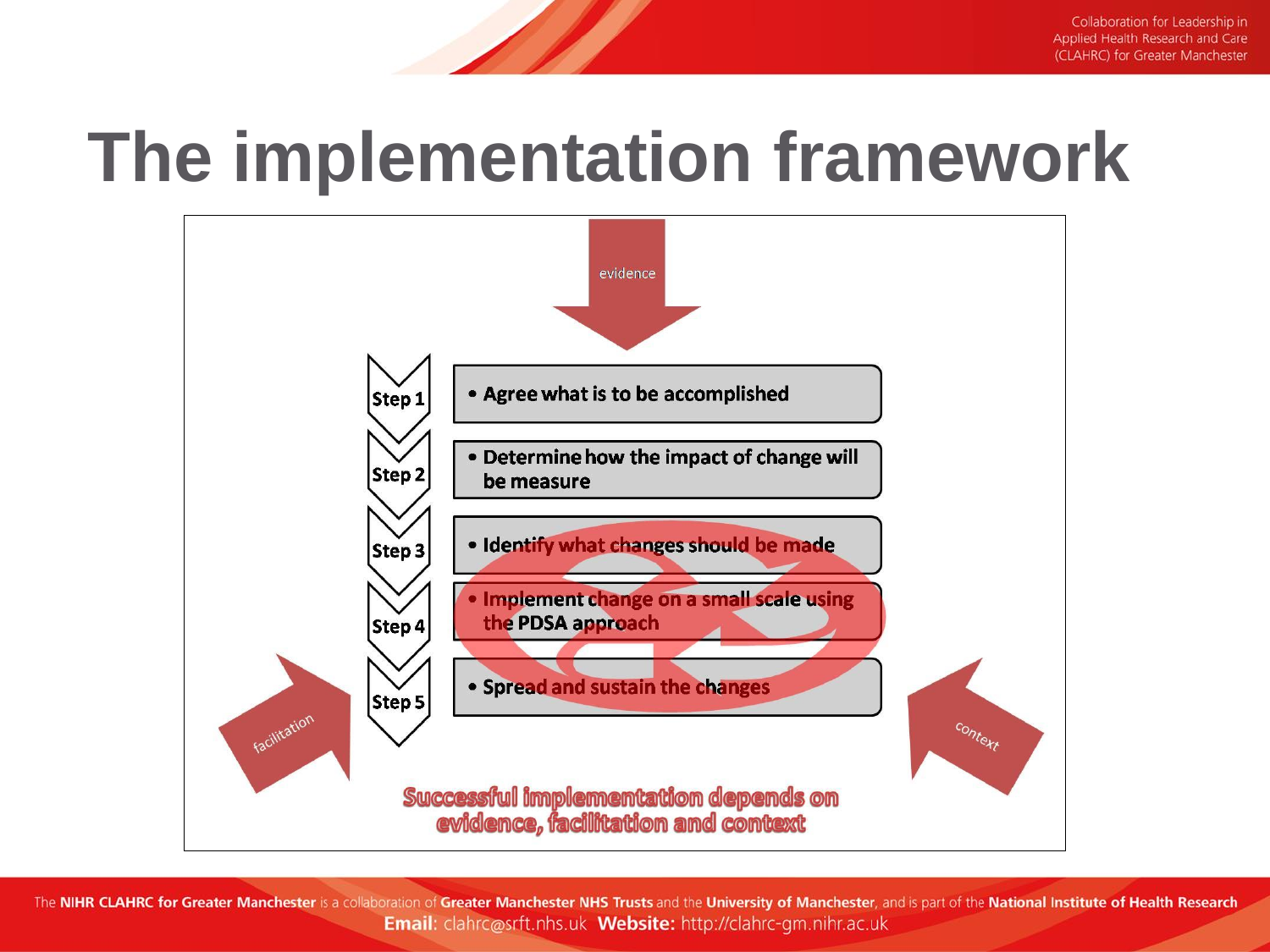#### **Illustrating implementation in action: the CKD project**

- Starting point: 2% difference between predicted and actual prevalence on GP practice registers; 30% of patients on practice registers estimated to have suboptimal management
- 4 building blocks used to design an improvement collaborative
- Implemented with 30 GP practices over 2 time periods
- Key elements of intervention: learning events; agreed improvement targets; local context assessment; PDSA cycles; monthly data submission, feedback and benchmarking; external facilitator support; staff time reimbursement; formative evaluation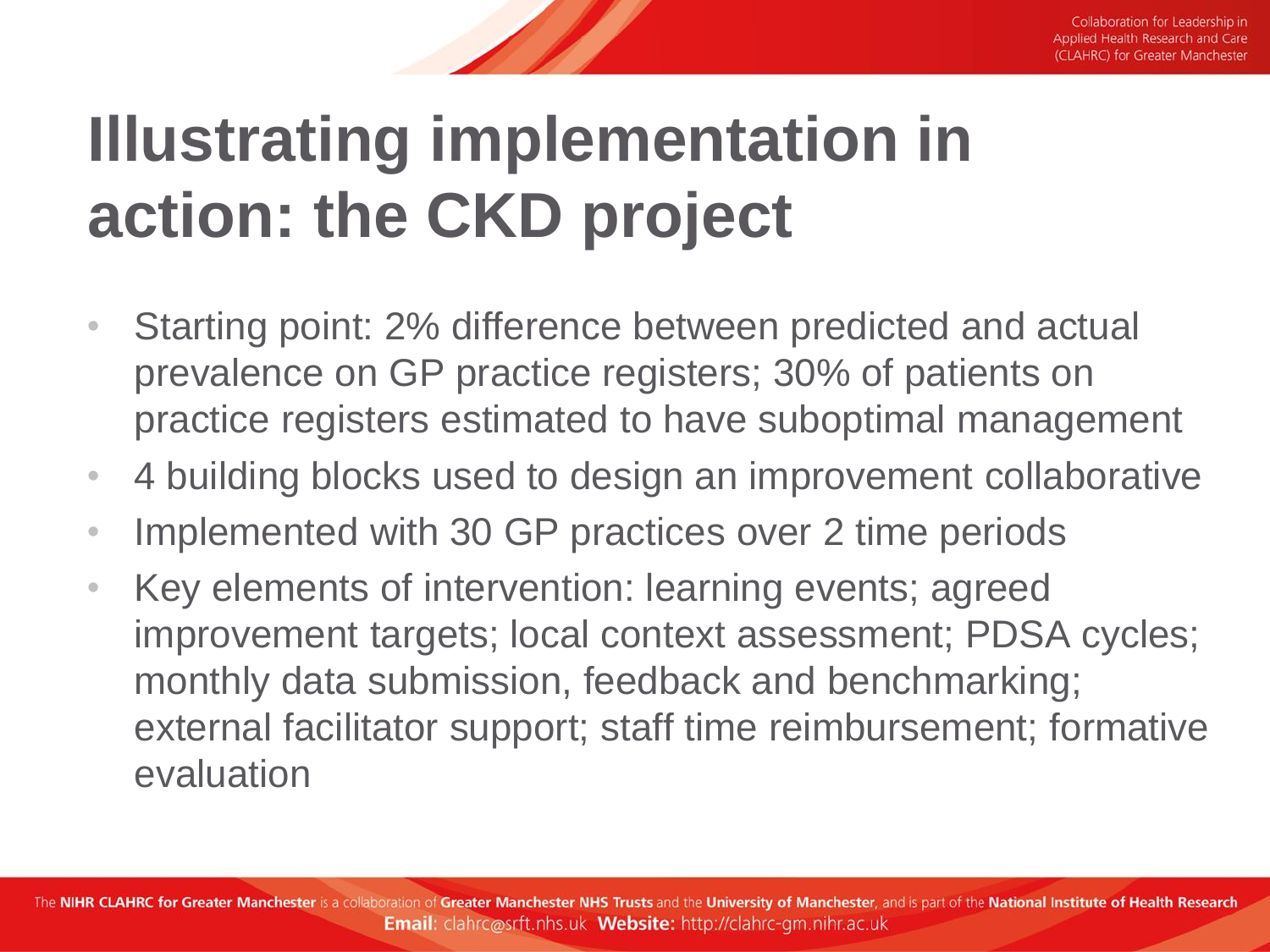### **Outcome evaluation**

- Evaluation against two indicators:
	- Number of CKD patients on practice register
	- %age of patients on register achieving NICE blood pressure targets
- Participating practices recorded an increase of 30% (n=1863) of patients with CKD; management of BP improved (34 to 74% phase1; 58 to 83% phase 2)

**Figure 1: Change in recorded prevalence by month**

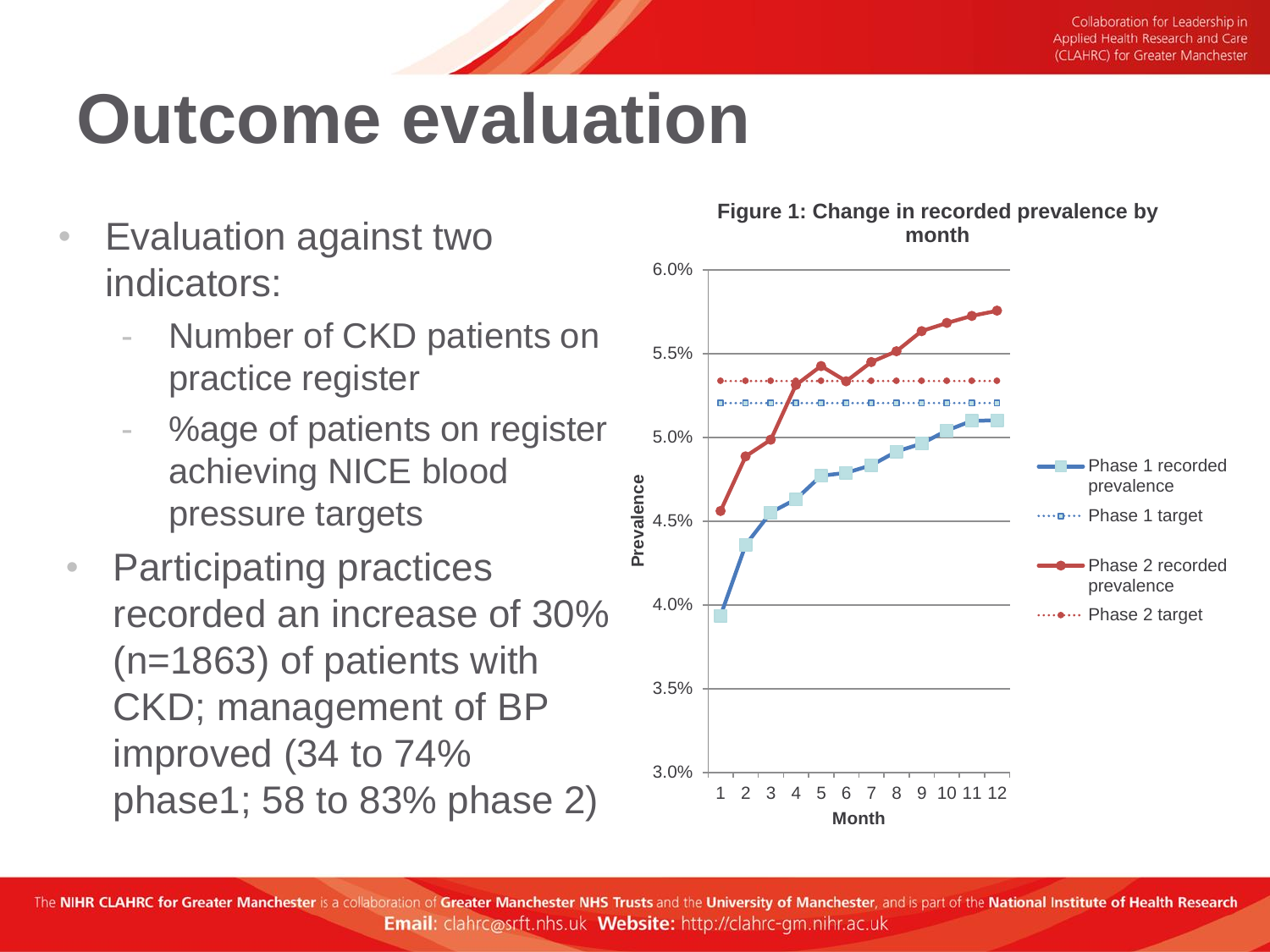

#### Figure 2: Percentage of CKD patients with blood pressure managed to **NICE targets by month**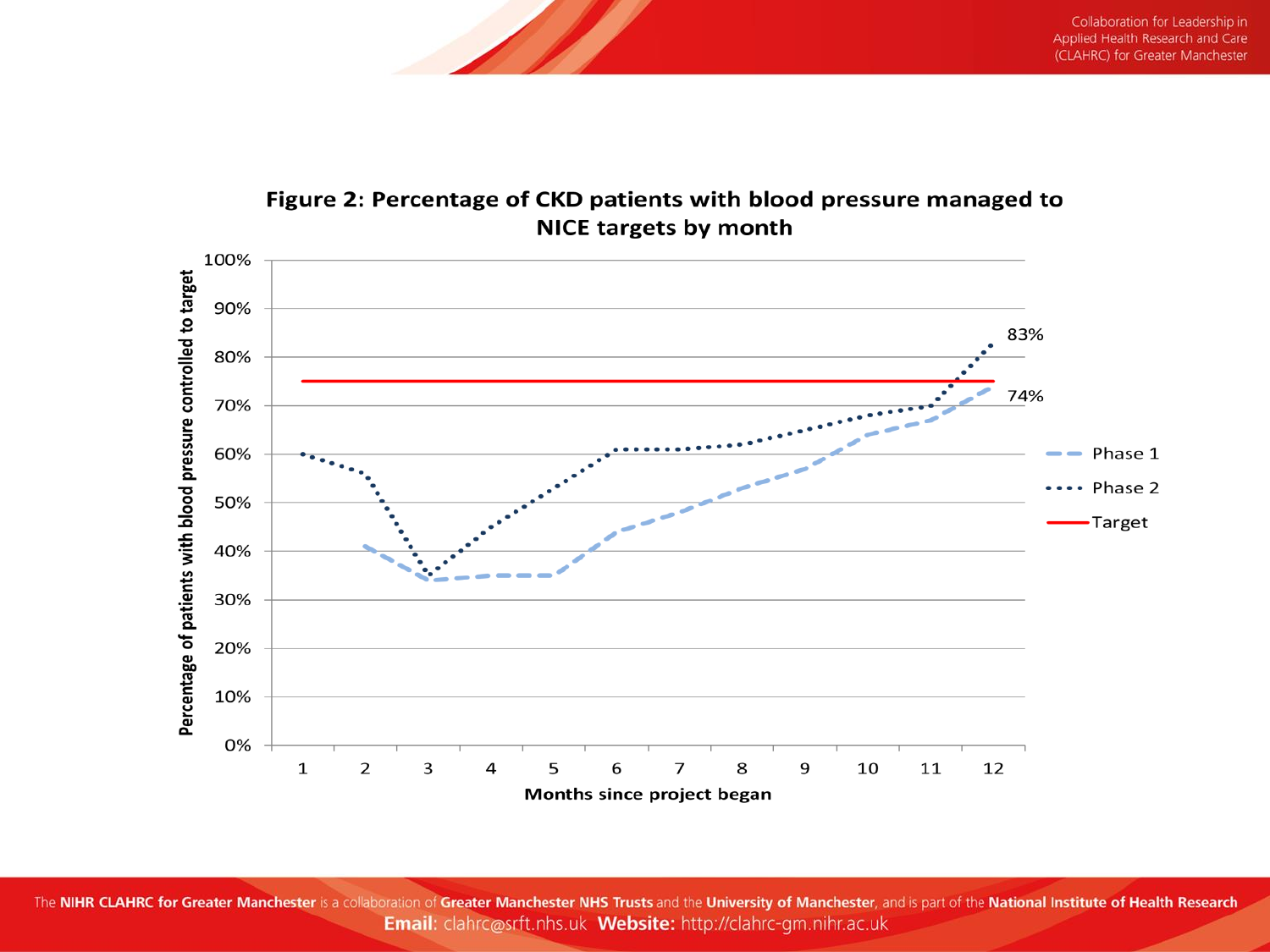#### **Process evaluation**

- Considerable variation between practices
- Key process factors:

|                  | <b>Support of CLAHRC facilitators</b>      |       |
|------------------|--------------------------------------------|-------|
| $\geq$           | <b>Clearly defined targets</b>             | $\pm$ |
|                  | Regular data feedback                      | $\pm$ |
|                  | <b>Financial reimbursement</b>             | $\pm$ |
| $\rightarrow$    | CKD data extraction from practice register |       |
|                  | Priority attached to topic of CKD          | $+/-$ |
| $\rightarrow$    | Senior leadership support                  | $+/-$ |
| $\triangleright$ | Practice receptiveness to innovation       | $+/-$ |
|                  | Engagement of whole practice team          | $+/-$ |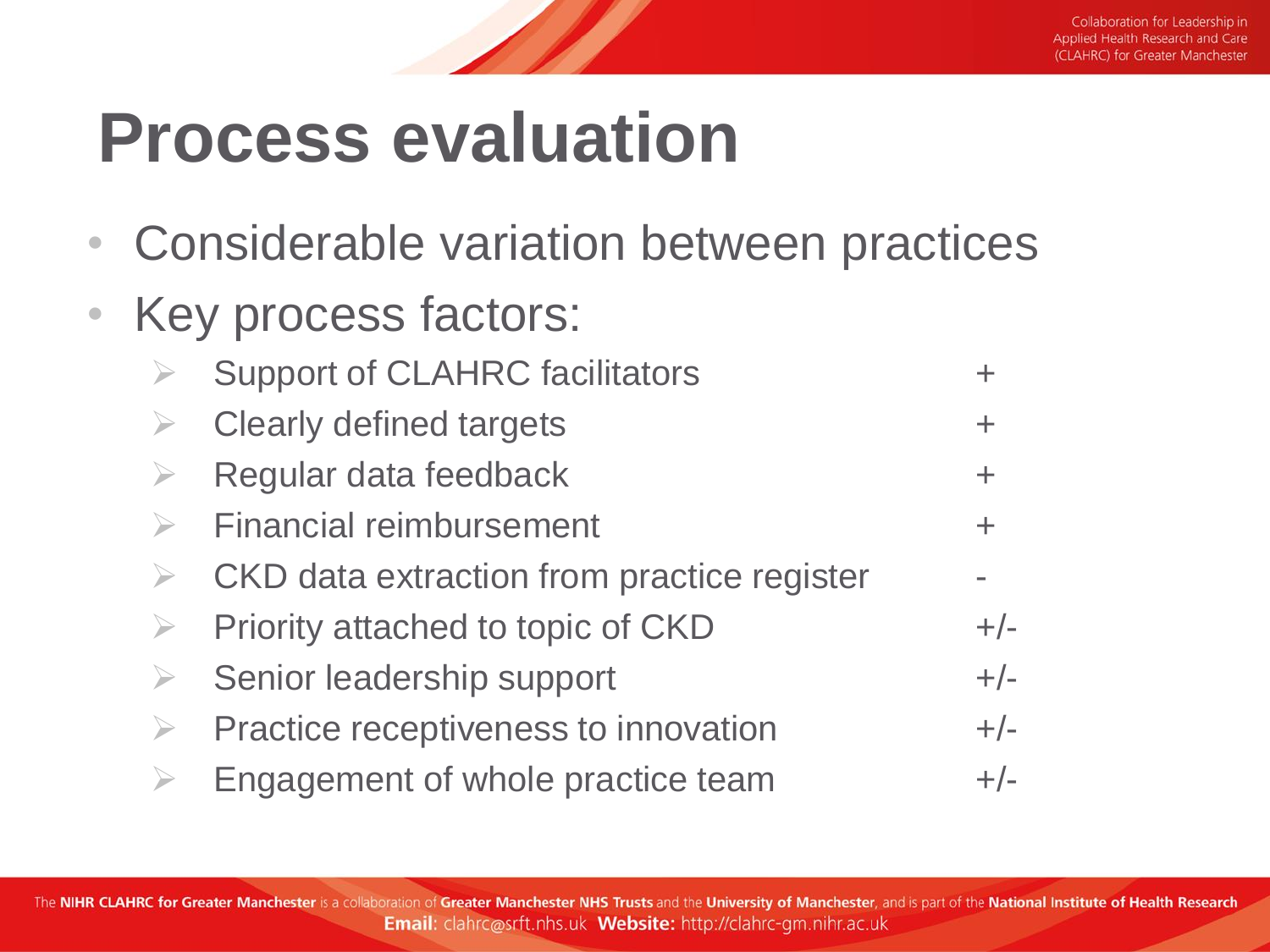| <b>Financial cost</b>                                                                                                                                                                                                                                                                                                                                                                                                                                                                                                                                                                                                                                                                                                                                             | <b>Approx. average cost</b><br>per practice (£) |                     |
|-------------------------------------------------------------------------------------------------------------------------------------------------------------------------------------------------------------------------------------------------------------------------------------------------------------------------------------------------------------------------------------------------------------------------------------------------------------------------------------------------------------------------------------------------------------------------------------------------------------------------------------------------------------------------------------------------------------------------------------------------------------------|-------------------------------------------------|---------------------|
|                                                                                                                                                                                                                                                                                                                                                                                                                                                                                                                                                                                                                                                                                                                                                                   | Phase1                                          | Phase 2             |
| <b>Practice payments:</b><br>Buy out of staff time for project work and attendance at learning<br>sessions<br>Staged payment for achieving key project milestones and<br>targets (Phase 1)<br><b>Collaborative learning events: three learning sessions (full</b><br>day phase 1; half-day phase 2), plus final summit meeting<br><b>External support team:</b><br>Phase 1 – 2 CLAHRC improvement facilitators; half-time<br>programme manager; half-time information analyst; clinical and<br>academic lead support time; administrative support<br>Phase 2 – 2 CLAHRC improvement facilitators (1 CLAHRC and<br>1 part-time practice nurse secondee; part-time project<br>manager; (reduced) clinical and academic lead support time;<br>administrative support | 8525<br>797<br>11310                            | 1251<br>197<br>8603 |
| TOTAL                                                                                                                                                                                                                                                                                                                                                                                                                                                                                                                                                                                                                                                                                                                                                             | 20632                                           | 10051               |

**AB**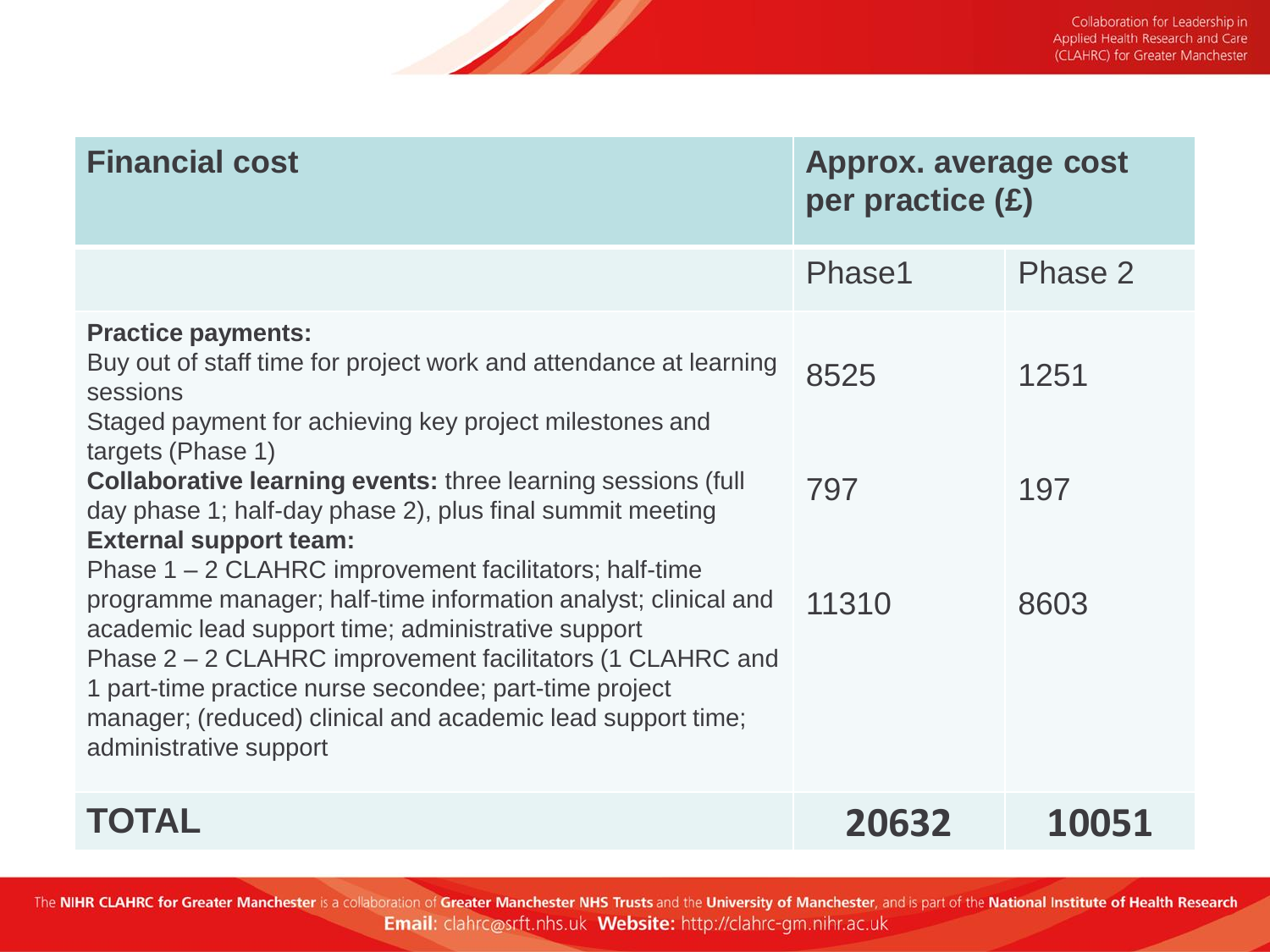Collaboration for Leadership in Applied Health Research and Care (CLAHRC) for Greater Manchester

# **Building on evaluation findings**

• Design of a CKD improvement guide

• Collaboration with a second CLAHRC to develop IMPAKTTM



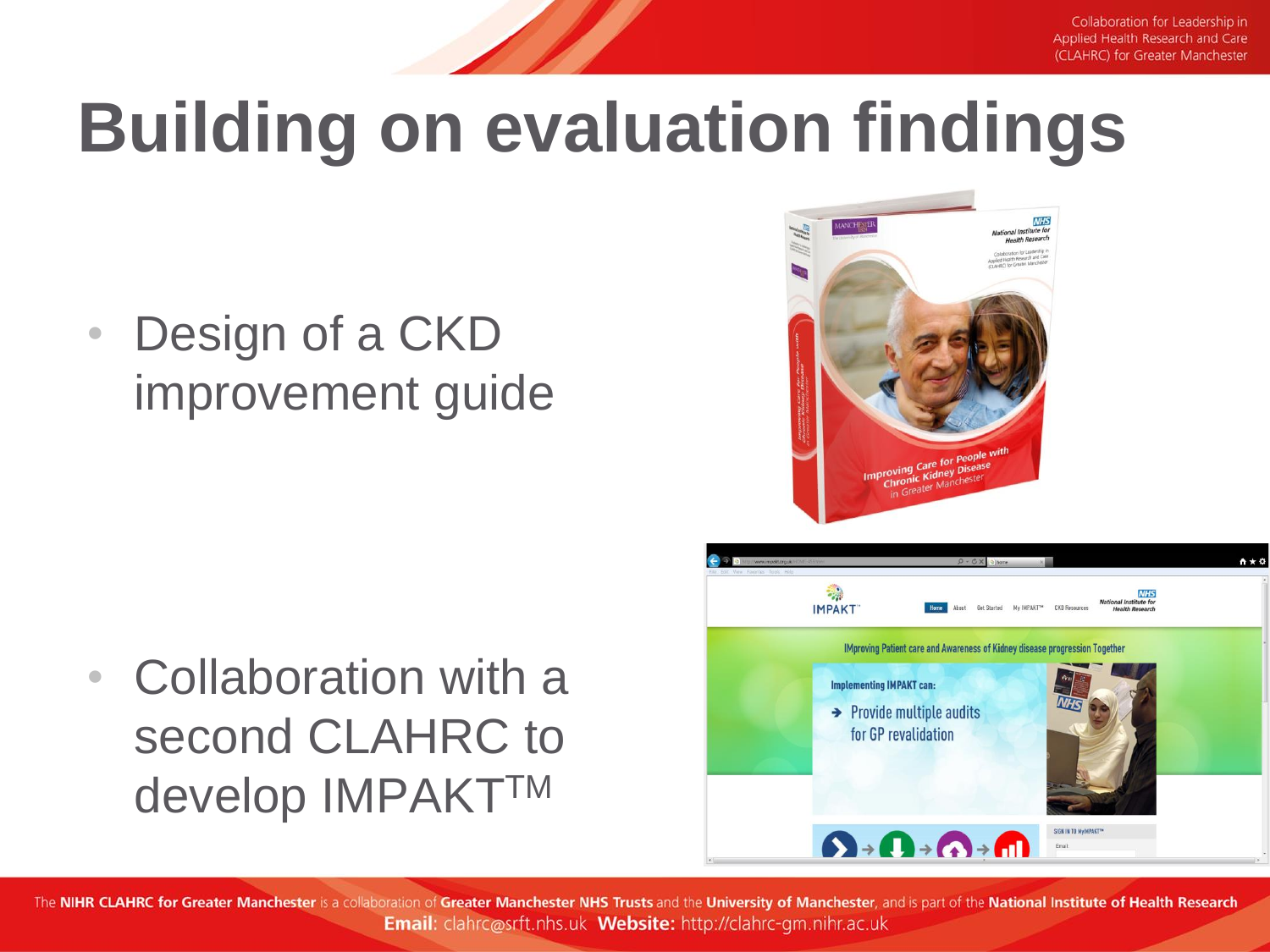#### **Generating research questions**

- How to disclose information to patients with CKD who are unaware of their condition?
- BRIGHT trial (Bringing Information and Guided Help Together for self-management of people with CKD) information leaflet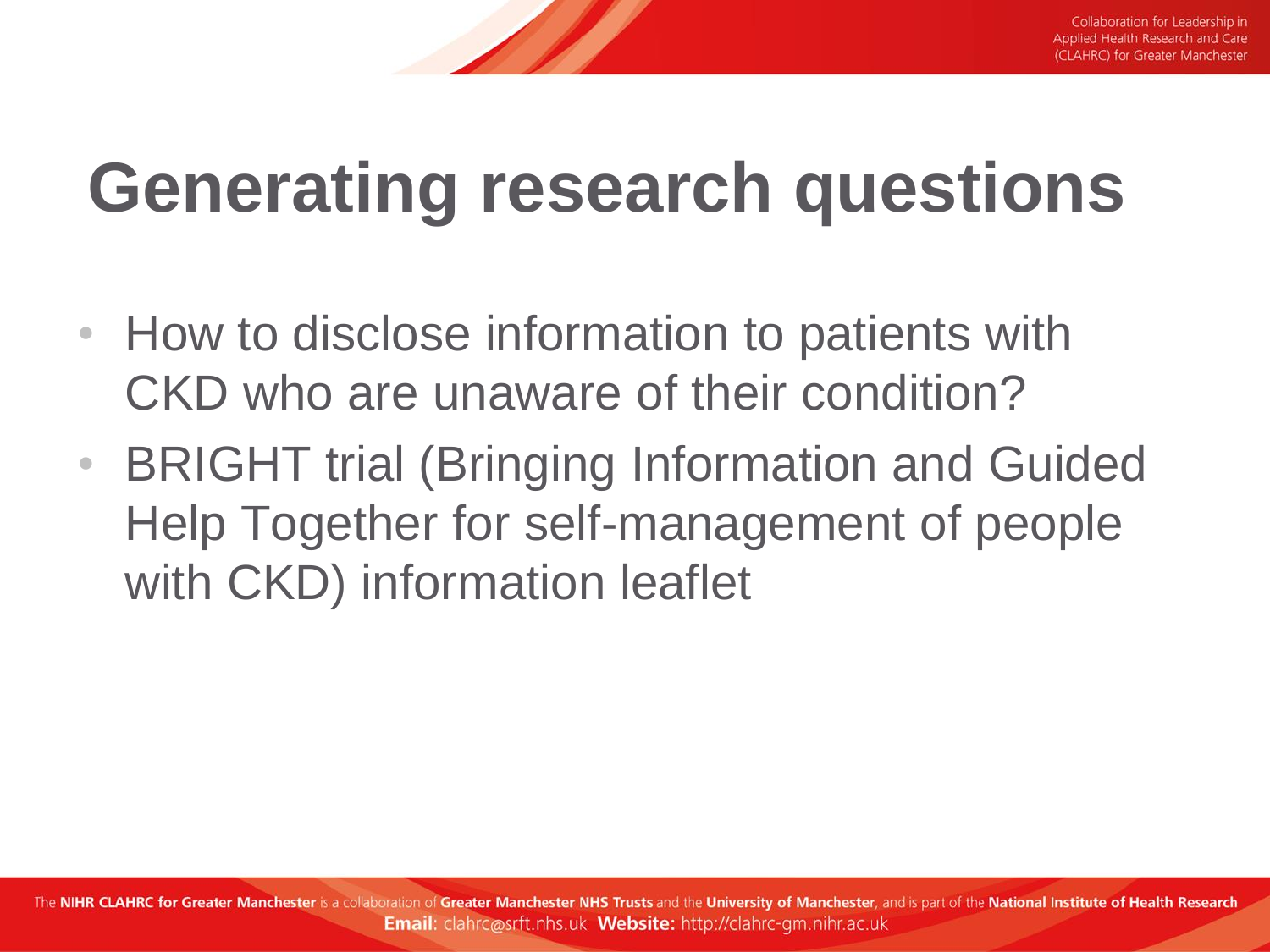#### **From project level to overall CLAHRC level evaluation**

- Multiple examples of project level success
- **BUT** ….. Is there evidence of network effectiveness? Has the CLAHRC been able to leverage the benefits of collaboration?

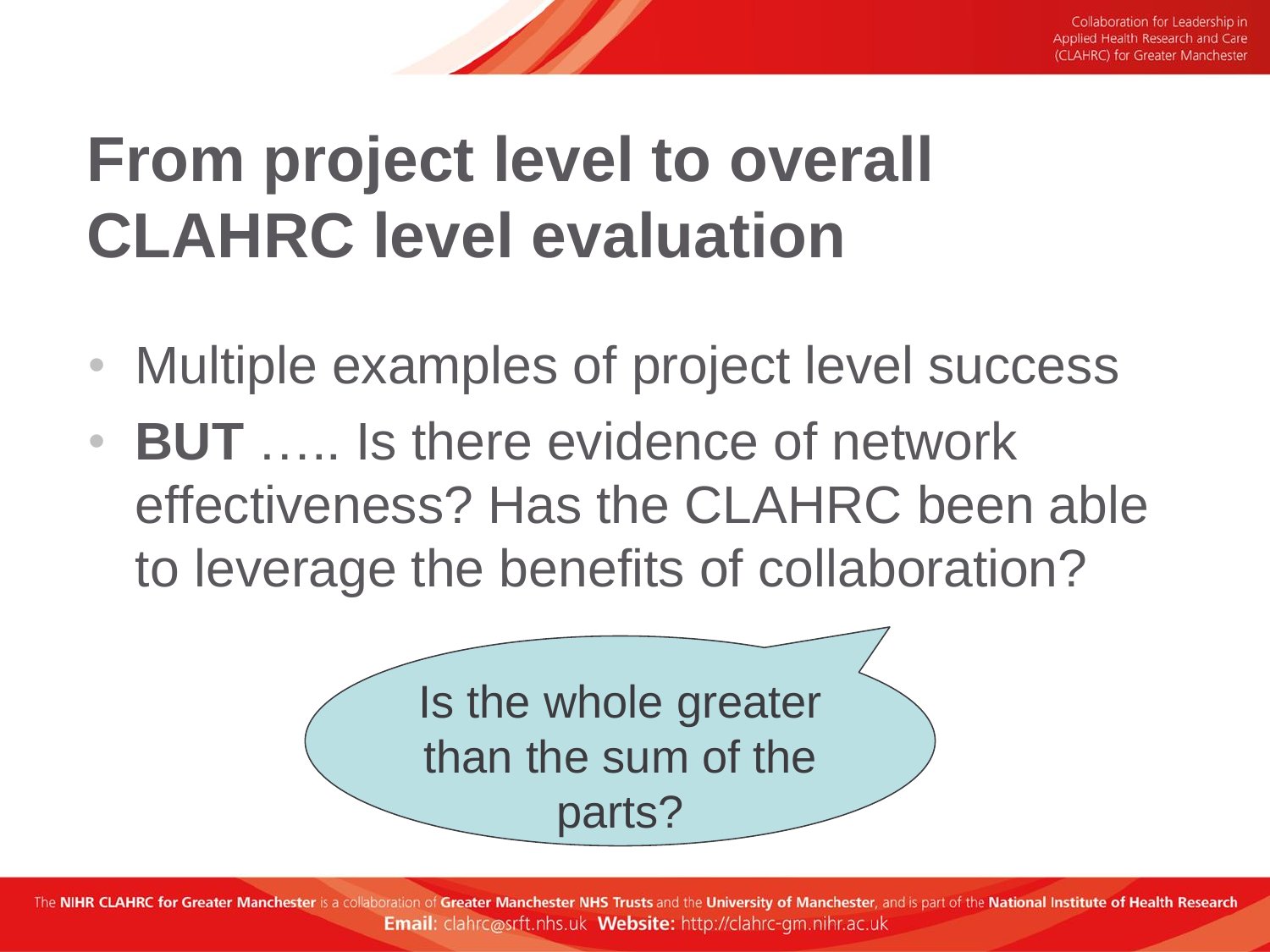## **Areas of analysis**

- Accountability, decision making and inclusivity
- Communication and internal knowledge sharing
- Processes and outcomes in knowledge mobilisation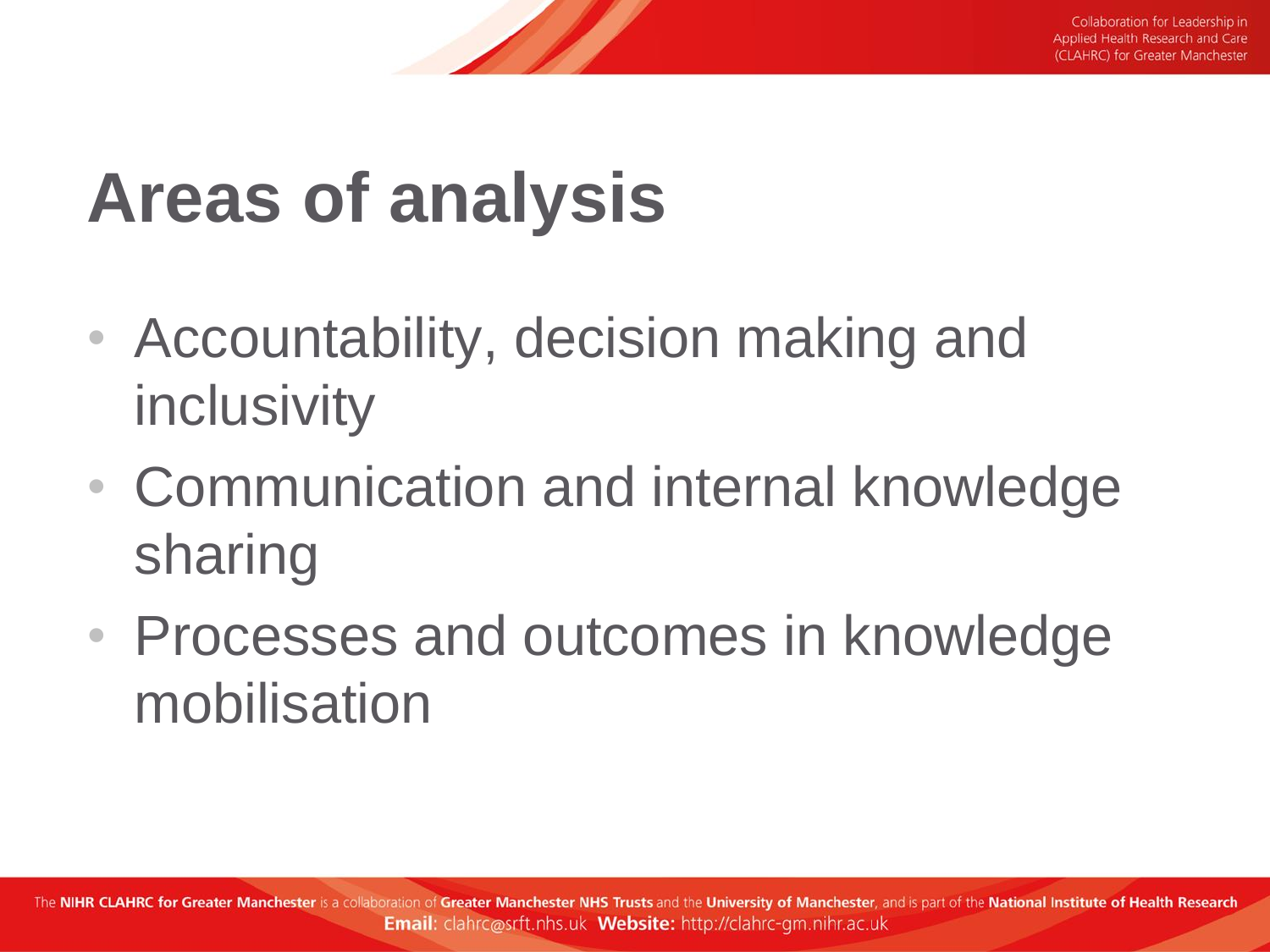#### **The first 5 years: some concluding thoughts**

- Need for negotiation and clarity about network membership, purpose and goals
- Attention to issues of structure and governance
- Better understanding, assessment and management of boundaries
- Aligning the organisational design to the overall goals of the CLAHRC
- Attention to both internal and external knowledge mobilisation